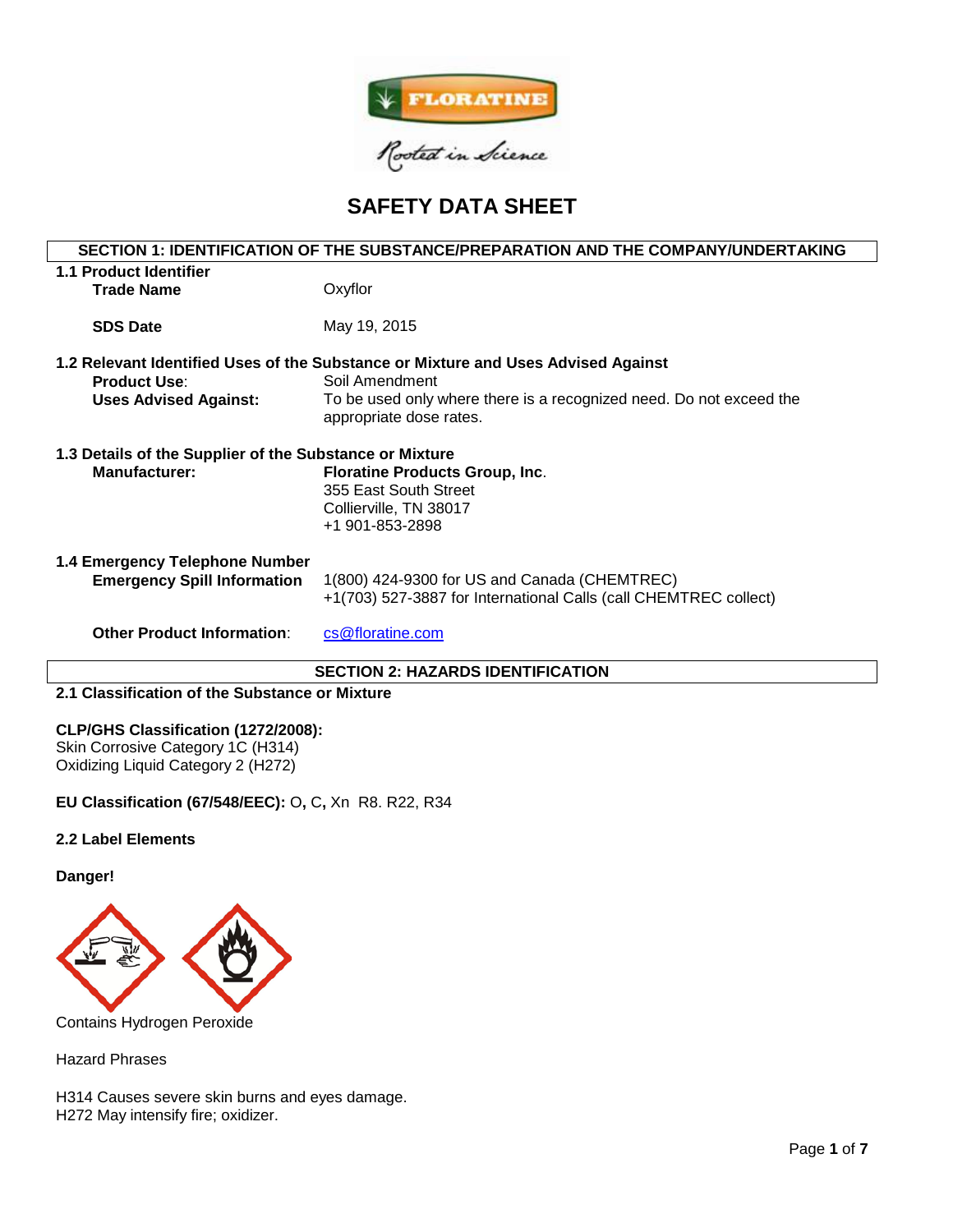Precautionary Phrases:

P210 Keep away from heat.

P220 Keep away from clothing and other combustible materials.

P221 Take any precaution to avoid mixing with combustible materials.

P260 Do not breathe vapors, spray or mists.

P264 Wash thoroughly after handling.

P280 Wear protective gloves, protective clothing, eye protection and face protection.

P301 + P330 + P331 IF SWALLOWED: Rinse mouth. Do NOT induce vomiting.

P310 Immediately call a POISON CENTER or doctor.

P303 + P361 + P353 IF ON SKIN (or hair): Take off immediately all contaminated clothing. Rinse skin with soap and water.

P363 Wash contaminated clothing before reuse.

P310 Immediately call a POISON CENTER or doctor.

P304 + P340 IF INHALED: Remove person to fresh air and keep comfortable for breathing.

P310 Immediately call a POISON CENTER or doctor.

P305 + P351 + P338 IF IN EYES: Rinse cautiously with water for several minutes. Remove contact lenses, if present and easy to do. Continue rinsing.

P310 Immediately call a POISON CENTER or doctor.

P370 + P378 In case of fire: Use large amounts of water to extinguish.

P405 Store locked up.

P501 Dispose of contents and container in accordance with local and national regulations.

# **2.3 Other Hazards:** None

# **SECTION 3: COMPOSITION/INFORMATION ON INGREDIENTS**

#### **3.2 Mixtures**

| <b>Chemical Name</b>   | <b>CAS Number /</b><br><b>EINECS Number /</b><br><b>REACH Reg.</b><br><b>Number</b> | $%$ (w/w) | <b>EU Classification</b><br>(67/548/EEC) | <b>CLP/GHS Classification</b><br>(1272/2008)                                                                  |
|------------------------|-------------------------------------------------------------------------------------|-----------|------------------------------------------|---------------------------------------------------------------------------------------------------------------|
| Hydrogen Peroxide      | 7722-84-1 /<br>231-765-0                                                            | $<$ 35%   | O, C, Xn R5, R8,<br>R35, R20/22          | Ox. Lig 1 (H271)<br>Acute Tox. 4 (H302, H332)<br>Skin Corr. 1A (H314)<br>Eye Dam. 1(H318)<br>STOT SE 3 (H335) |
| Potassium<br>Phosphate | Proprietary                                                                         | 1-5       | Xi R36                                   | Eye Irrit 2 (H319)                                                                                            |

See Section 16 for full text of GHS and EU Classifications.

# **SECTION 4: FIRST AID MEASURES**

## **4.1 Description of First Aid Measures**

## **First Aid**

**Eye contact:** In case of contact with eyes, flush immediately with water for at least 15 minutes while lifting the upper and lower lids. Get immediate medical attention. Symptoms may be delayed.

**Skin contact:** Immediately remove contaminated clothing. Wash with soap and water. Get immediate medical attention. Launder clothing before reuse. Do not allow liquid to dry on clothing.

**Inhalation:** Remove victim to fresh air. If not breathing, give artificial respiration. If breathing is difficult, give oxygen. Get immediate medical attention. Symptoms may be delayed.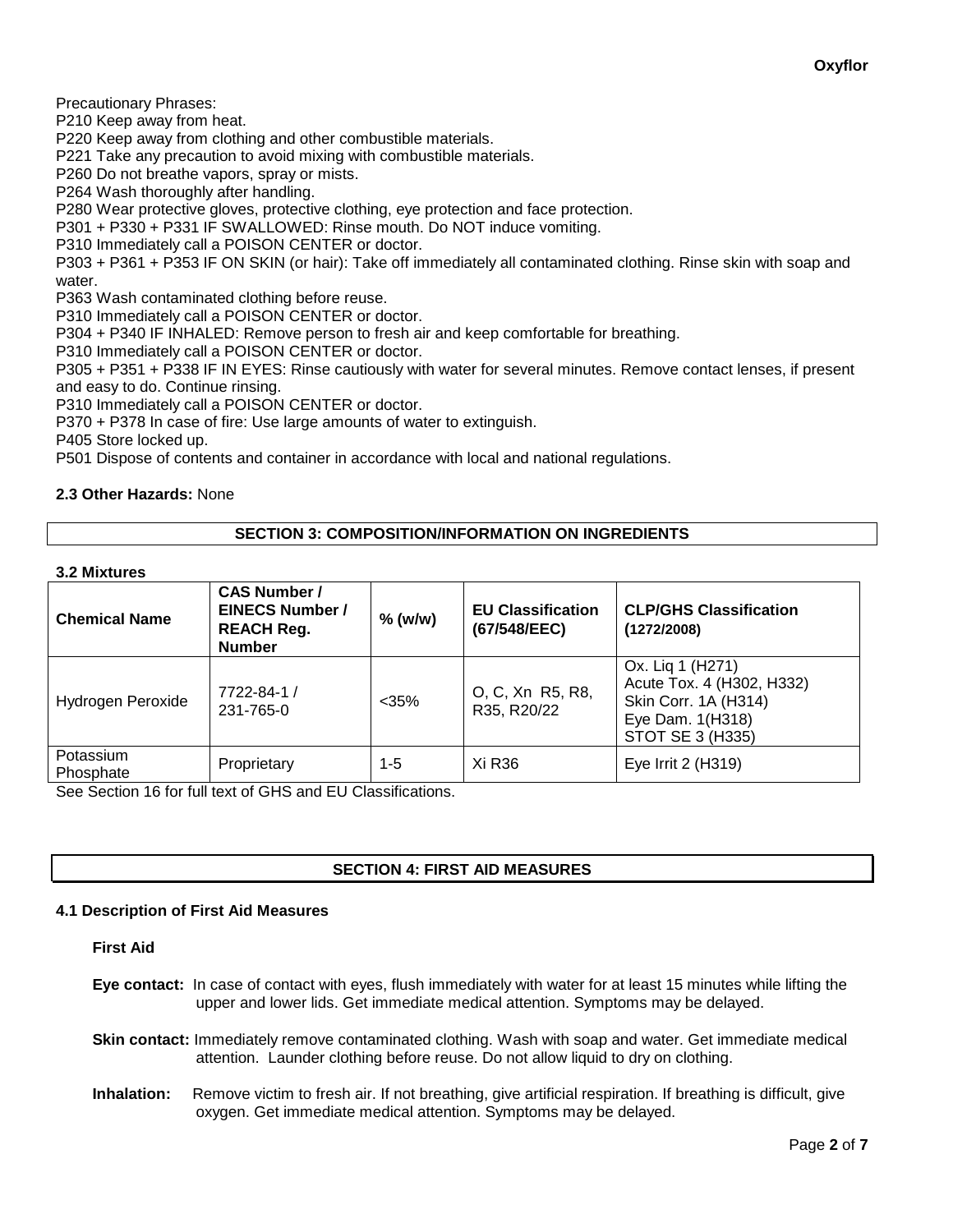**Ingestion:** Do not induce vomiting unless directed to do so my medical personnel. If the person is alert, have them rinse their mouth with water and sip one glass of water. Call a poison center or physician for advice. Never give anything my mouth to an unconscious or drowsy person.

# **See Section 11 for more detailed information on health effects.**

**4.2 Most Important symptoms and effects, both acute and delayed:** Causes severe eye and skin irritation or damage. Inhalation of vapor or mists may cause irritation of the upper respiratory tract. Severe overexposure may result in pulmonary edema. Swallowing may cause distension of the esophagus or stomach with internal bleeding, gastrointestinal disturbances, vomiting and bloating.

**4.3 Indication of any immediate medical attention and special treatment needed**: If contact occurs, get immediate medial attention.

# **SECTION 5: FIREFIGHTING MEASURES**

**5.1 Extinguishing Media:** Use large amounts of water to extinguish fire. Do not use dry carbon dioxide or halon. Cool fire exposed containers with water.

## **5.2 Special Hazards Arising from the Substance or Mixture**

**Unusual Fire and Explosion Hazards:** Contain hydrogen peroxide which is a strong oxidizer. If allowed to dry, solid reside may present a fire hazard. Decomposition or heating may pose an explosion hazard if product is not adequately vented.

**Combustion Products:** Oxides of carbon

**5.3 Advice for Fire-Fighters:** Self-contained breathing apparatus and protective clothing should be worn in fighting fires involving chemicals. Determine the need to evacuate or isolate the area according to your local emergency plan. Use water spray to keep fire exposed containers cool.

# **SECTION 6: ACCIDENTAL RELEASE MEASURES**

#### . **6.1 Personal Precautions, Protective Equipment and Emergency Procedures:**

Wear appropriate protective equipment. Avoid direct contact with spilled material. Prevent contact with combustible materials.

## **6.2 Environmental Precautions:**

Prevent entry in storm sewers and waterways. Report spill as required by local and national regulations.

## **6.3 Methods and Material for Containment and Cleaning Up:**

Collect with an inert absorbent material and place in an appropriate container for disposal. Wash spill site with water. Contain large spills and collect as much liquid as possible into containers for use. Dilute remainder with large amounts of water. Do not use combustible materials such as saw dust or paper to absorb spills.

## **6.4 Reference to Other Sections:**

Refer to Section 8 for personal protective equipment and Section 13 for disposal information.

# **SECTION 7: HANDLING and STORAGE**

## **7.1 Precautions for Safe Handling**:

Prevent contact with eyes, skin and clothing. Avoid breathing vapors or mists. Use with adequate ventilation. Do not eat, drink or smoke while using product. Wash thoroughly with soap and water after handing. Keep away from heat, sparks or open flames. Keep away from combustible materials.

# **7.2 Conditions for Safe Storage, Including any Incompatibilities**: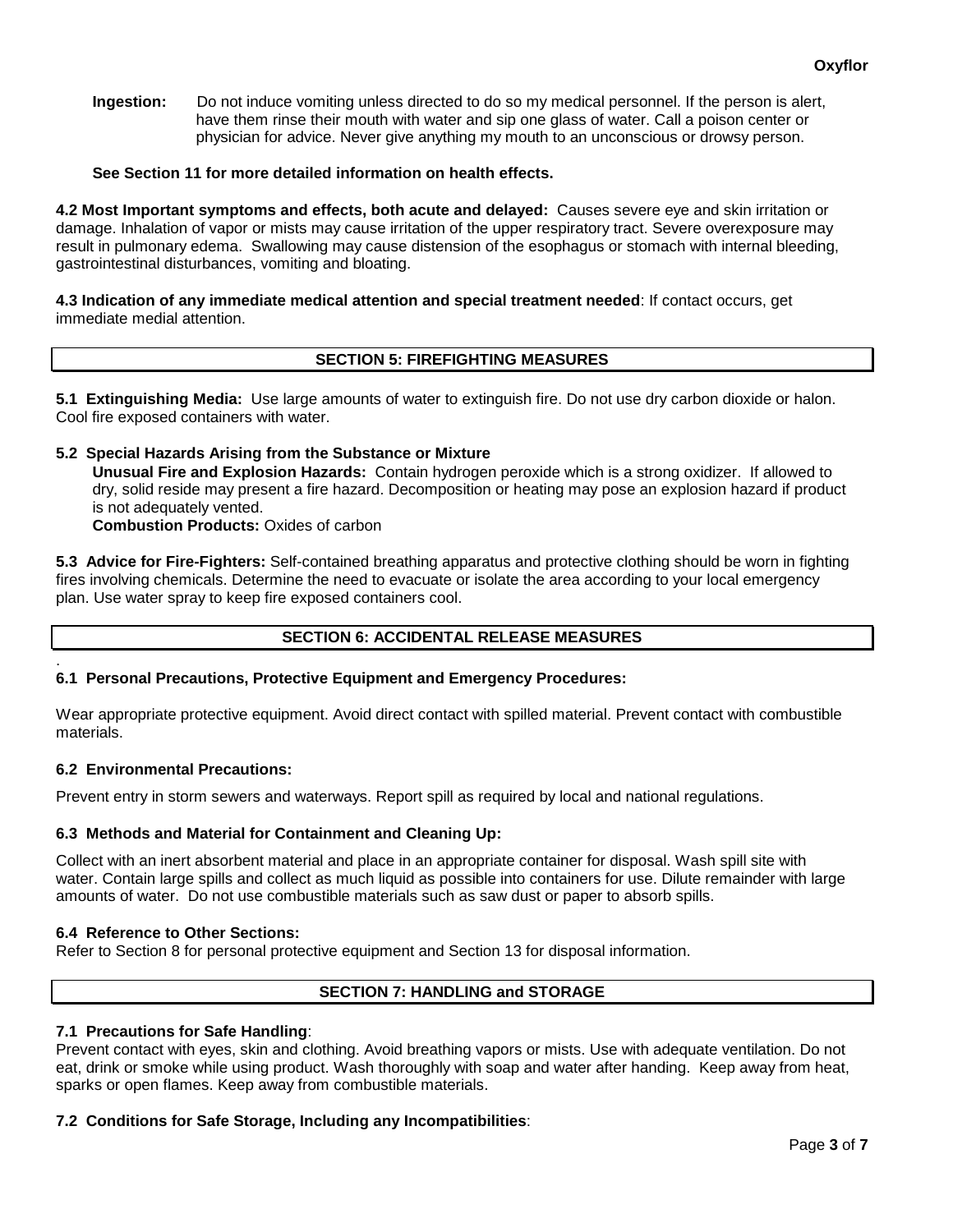Protect containers from physical damage. Keep from freezing. Keep containers closed. Do not reuse empty container. Empty containers retain product residues. Follow all SDS precautions in handling empty containers. Store away from food and feed. Do not store on wooden pallets or floors.

# **7.3 Specific end use(s):**

**Industrial uses:** None identified **Professional uses:** Soil Amendment

# **SECTION 8: EXPOSURE CONTROLS/PERSONAL PROTECTION**

## **8.1 Control Parameters:**

| <b>Chemical Name</b> | <b>US OEL</b>                            | EU IOEL          | UK OEL                  | <b>Biological Limit</b><br>Value |
|----------------------|------------------------------------------|------------------|-------------------------|----------------------------------|
| Hydrogen Peroxide    | 1 ppm TWA ACGIH<br>TLV<br>1 ppm OSHA PEL | None Established | 1 ppm TWA<br>2 ppm STEL | None Established                 |
| Potassium Phosphate  | None Established                         | None Established | None Established        | None Established                 |

# **8.2 Exposure Controls:**

**Recommended Monitoring Procedures:** None established.

**Appropriate Engineering Controls:** Good outdoor ventilation should be adequate under normal conditions of use. If used indoors, use local exhaust ventilation to maintain exposures below the occupational exposure limits.

# **Personal Protective Measurers**

**Eye/face Protection:** Chemical goggles recommended to prevent eye contact.

**Skin Protection:** Impervious clothing is recommended to prevent skin contact.

**Hands:** Impervious gloves are recommended to prevent skin contact.

**Respiratory Protection:** None needed under normal use conditions with adequate ventilation. If occupational exposure limits are exceeded an approved full facepiece supplied air respirator can be used. Use respirators in accordance with local and national regulations.

**Other protection:** Suitable washing facilities should be available in the work area.

## **SECTION 9: PHYSICAL and CHEMICAL PROPERTIES**

# **9.1 Information on basic Physical and Chemical Properties**

**Appearance:** Clear, colorless liquid **Odor:** Slight Pungent odor. . **Odor Threshold:** Not available **pH: 0.75 Melting/Freezing Point:** -30°C **Boiling Point:** Not available **Flash Point:** 116°C (241°F) **Evaporation Rate:** Not applicable **Lower Flammability Limit:** Not applicable **Upper Flammability Limit:** Not applicable **Vapor Density(Air=1): Not applicable Autoignition Temperature:** None **Decomposition Temperature:** 55°C (SADT) **Viscosity:** Not applicable **Explosive Properties:** None **Oxidizing Properties:** Hydrogen Peroxide is an oxidizer **Molecular Formula:** Mixture **Molecular Weight:** Mixture

**Vapor Pressure:** 1.97 mmHg @ 20°C (hydrogen peroxide)<br>**Relative Density:** 1.09 **Solubility:** Complete **Octanol/Water Partition Coefficient:** Not determined **Specific Gravity (H<sub>2</sub>O= 1): 1.09**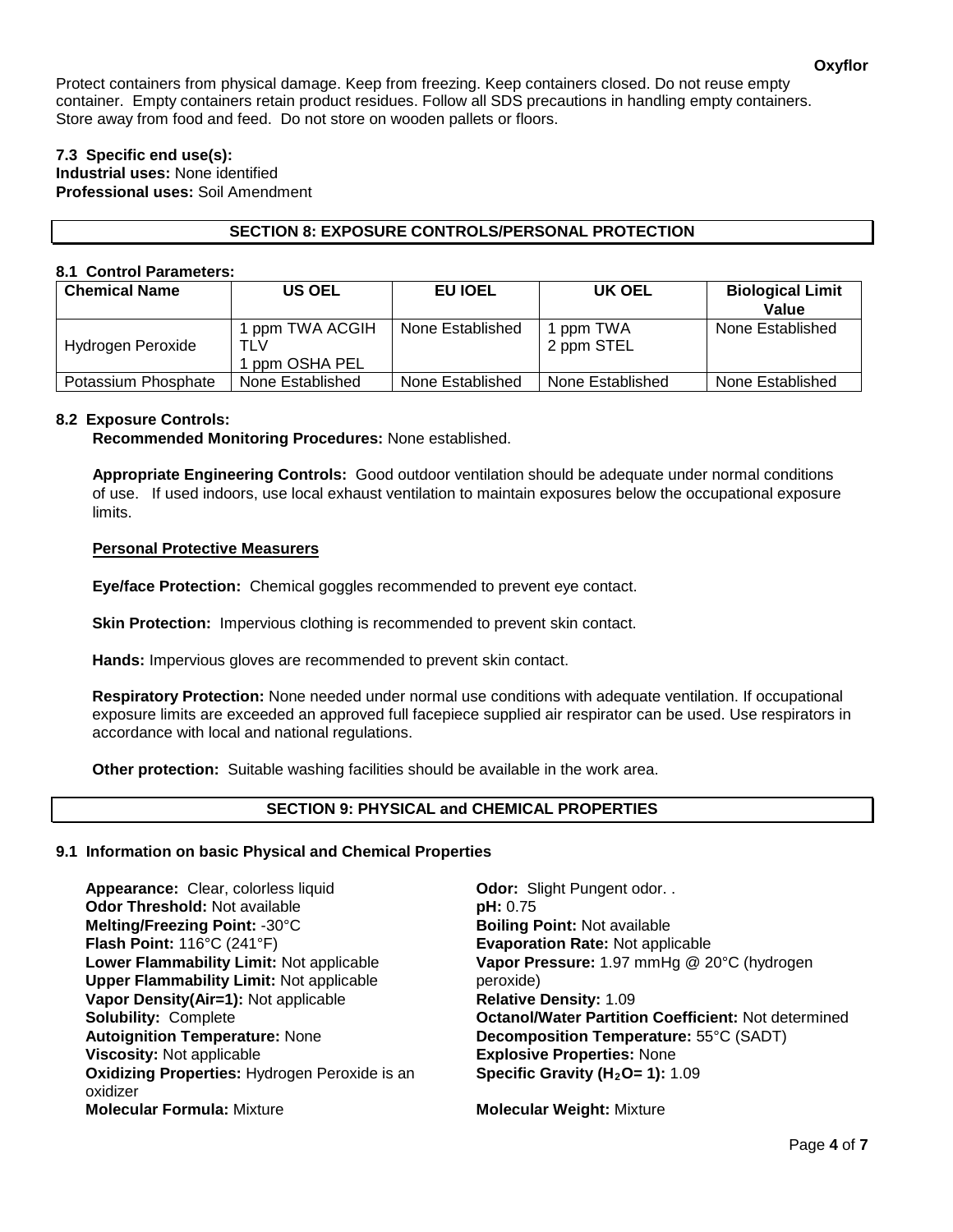## **9.2 Other Information:** None available

#### **SECTION 10: STABILITY and REACTIVITY**

**10.1 Reactivity:** Decomposition of hydrogen peroxide liberates heat and oxygen.

**10.2 Chemical Stability:** Stable under normal conditions.

**10.3 Possibility of Hazardous Reactions:** Elevate temperatures can increase the decomposition of the product.

**10.4 Conditions to Avoid:** Avoid heat, sparks and open flames.

**10.5 Incompatible Materials:** Incompatible with reducing agents, acids, bases, metals, organic materials and flammable substances.

**10.6 Hazardous Decomposition Products:** Decomposition may produce heat and oxygen.

#### **SECTION 11: TOXICOLOGICAL INFORMATION**

#### **11.1 Information on Toxicological Effects:**

#### **Potential Health Effects:**

**Eye Contact:** Cause severe irritation with redness, tearing with possible burns. Permanent eye damage may occur.

**Skin contact:** Skin contact may cause irritation with.

- **Inhalation:** Excessive inhalation may cause upper respiratory tract irritation, coughing, sneezing and difficulty in breathing. Pulmonary edema may occur.
- **Ingestion:** Swallowing may cause burns to the mouth, throat and stomach, distension of the esophagus or stomach with internal bleeding, gastrointestinal disturbances, vomiting and bloating.

**Acute toxicity:** No acute toxicity data available for the product. Calculated ATE for the mixture: Oral 3172 mg/kg Hydrogen Peroxide: Oral rat LD50 1026 mg/kg; Inhalation rat LC50 >170 mg/m3/4 hr.; Dermal rabbit LD50 >2000 mg/kg.

Potassium Phosphate: Oral rat LD50 >2980 mg/kg; Dermal rabbit LD50 >7940 mg/kg

**Skin corrosion/irritation:** Hydrogen peroxide is corrosive to rabbit skin. Potassium Phosphate is not irritating to rabbit skin.

**Eye damage/ irritation:** At concentrations > 10%, hydrogen peroxide can cause severe irritation or burns and causes irreversible eye damage. Moderate irritations occur at 8% and mild irritation at less than 6%. Potassium phosphate is moderately irritating to rabbit skin.

**Respiratory Irritation:** No data available. Expected to cause only temporary irritation.

**Respiratory Sensitization:** No data available.

**Skin Sensitization:** No data available. Not expected to cause skin sensitization.

**Germ Cell Mutagenicity:** Hydrogen peroxide was found to be mutagenic in an in-vitro Ames test performed with S. typhimurium TA100, whereas it was negative in Ames tests carried out with other S. typhimurium strains and with E. coli WP2 strain. Hydrogen peroxide was positive in an in vitro chromosomal aberration and in vitro micronucleus test. Hydrogen peroxide was negative in an in vivo mammalian erythrocyte micronucleus test.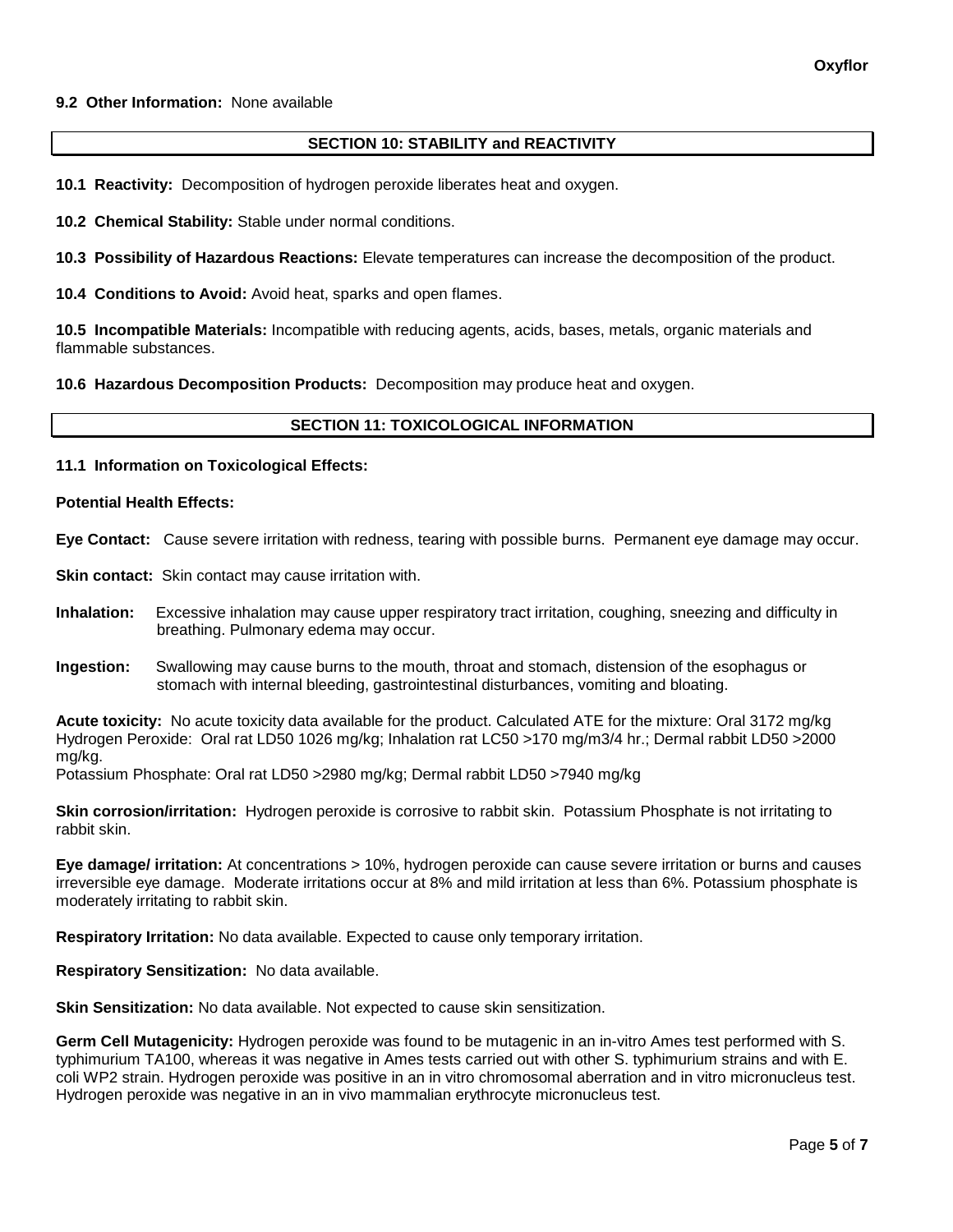**Carcinogenicity:** No data available. None of the components of this product are listed as carcinogens by IARC or the EU Dangerous Substances Directive.

**Reproductive Toxicity:** In a 90 day reproductive oral study with mice, hydrogen peroxide showed no effects in the reproductive organs in both males and females mice. It was presumed that the rapid degeneration of hydrogen peroxide on absorption and due to local effects, studies would be unlikely to reveal any specific developmental effects.

## **Specific Target Organ Toxicity**:

Single Exposure: No data available.

Repeat Exposure: Oral administration of hydrogen peroxide in mice showed not adverse effects at 26 mg/kg in male mice and 37 mg/kg in female mice. There is evidence in animal studies that local effects on the lungs and skin can occur at levels of 10 mg/m3. NOAEL 26-37 mg/kg. In a 13 week oral study, kidney damage was noted at high levels in rats.

# **SECTION 12: ECOLOGICAL INFORMATION**

**12.1 Toxicity:** No toxicity data available for the product.

Hydrogen Peroxide: 96 hr LC50 Pimephales promelas16.4 mg/L; 48 hr EC50 daphnia pulex 2.4 mg/L; 72 hr EC50 Skeletonema costatum 1.38 mg/L

Potassium Phosphate: 96 hr rainbow trout>100 mg/L, 48 hr daphnia magna >100 mg/l

**12.2 Persistence and degradability:** Hydrogen peroxide rapidly degraded in the environment.

**12.3 Bioaccumulative Potential:** Hydrogen peroxide is decomposed by enzymatic action and does not accumulate in cell systems.

**12.4 Mobility in Soil:** In the soil, product follows natural cycle to provide plant nutrients.

## **12.5 Results of PVT and vPvB assessment:** Not required.

#### **12.6 Other Adverse Effects:** No data available.

## **SECTION 13: DISPOSAL CONSIDERATIONS**

#### **13.1 Waste Treatment Methods:**

Dispose in accordance with local/ and national regulations. Not considered hazardous waste according to EU regulations.

| <b>SECTION 14: TRANSPORTATION INFORMATION</b> |                                 |                                                                                      |                                   |                          |                                                |  |  |
|-----------------------------------------------|---------------------------------|--------------------------------------------------------------------------------------|-----------------------------------|--------------------------|------------------------------------------------|--|--|
|                                               | <b>14.1 UN</b><br><b>Number</b> | 14.2 UN Proper Shipping Name                                                         | 14.3<br><b>Hazard</b><br>Class(s) | 14.4<br>Packing<br>Group | 14.5<br><b>Environmental</b><br><b>Hazards</b> |  |  |
| <b>US DOT</b>                                 | <b>UN2014</b>                   | Hydrogen Peroxide, aqueous solution (with<br>not less than 20% but no more than 40%) | 5.1(8)                            | PG II                    | No.                                            |  |  |
| Canadian<br><b>TDG</b>                        | <b>UN2014</b>                   | Hydrogen Peroxide, aqueous solution (with<br>not less than 20% but no more than 40%) | 5.1(8)                            | PG II                    | No.                                            |  |  |
| EU<br><b>ADR/RID</b>                          | <b>UN2014</b>                   | Hydrogen Peroxide, aqueous solution (with<br>not less than 20% but no more than 40%) | 5.1(8)                            | <b>PG II</b>             | No.                                            |  |  |
| <b>IMDG</b>                                   | <b>UN2014</b>                   | Hydrogen Peroxide, aqueous solution (with<br>not less than 20% but no more than 40%) | 5.1(8)                            | PG II                    | No.                                            |  |  |
| <b>IATA/ICAO</b>                              | <b>UN2014</b>                   | Hydrogen Peroxide, aqueous solution (with<br>not less than 20% but no more than 40%) | 5.1(8)                            | PG II                    | No.                                            |  |  |

## **14.6 Special Precautions for User:** None

**14.7 Transport in Bulk According to Annex III MARPOL 73/78 and the IBC Code:** Not determined.